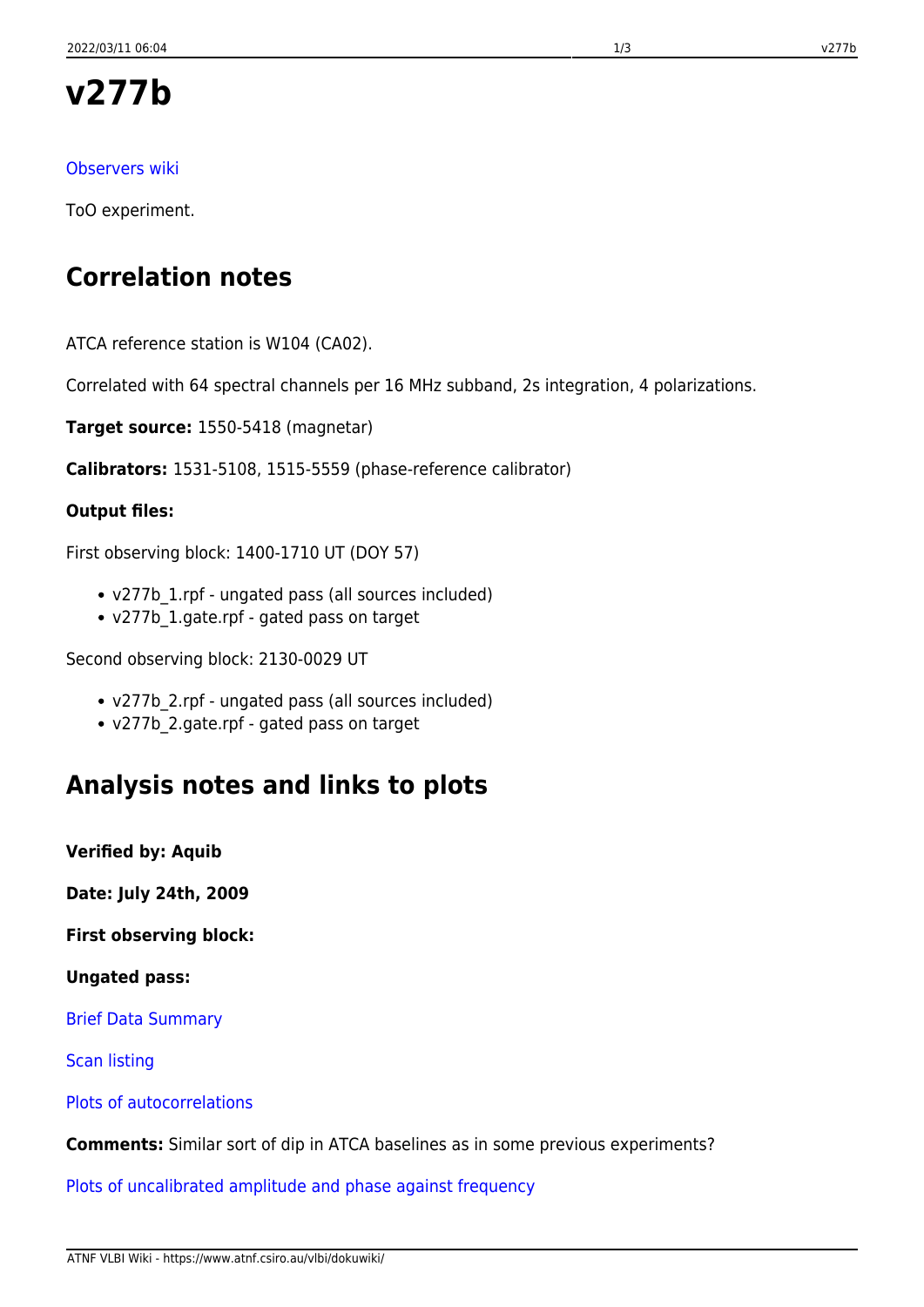**Comments:** A very clear bumpy structure in ATCA baselines, there also seems to be a band inversion?

[Plots of uncalibrated amplitude and phase against time](ftp://ftp.atnf.csiro.au/pub/people/vlbi/pipeline/v277b/v277b_1_VPLOT_UNCAL.pdf)

**Comments:** Ok

[Fringe-fit delay solutions](ftp://ftp.atnf.csiro.au/pub/people/vlbi/pipeline/v277b/v277b_1_FRING_DELAY.pdf)

**Comments:** Ok

[Fringe-fit phase solutions](ftp://ftp.atnf.csiro.au/pub/people/vlbi/pipeline/v277b/v277b_1_FRING_PHAS.pdf)

**Comments:** Ok

[Fringe-fit rate solutions](ftp://ftp.atnf.csiro.au/pub/people/vlbi/pipeline/v277b/v277b_1_FRING_RATE.pdf)

**Comments:** Ok

[Plots of Amplitude and phase against frequency with fringe-fitted solutions applied](ftp://ftp.atnf.csiro.au/pub/people/vlbi/pipeline/v277b/v277b_1_POSSM_CAL.pdf)

**Comments:** Same features in ATCA baselines as the uncalibrated data

[Plots of Amplitude and phase against time with fringe-fitted solutions applied](ftp://ftp.atnf.csiro.au/pub/people/vlbi/pipeline/v277b/v277b_1_VPLOT_UNCAL.pdf)

**Comments:** Looks Ok

**Second observing block:**

**Ungated pass:**

[Brief Data Summary](ftp://ftp.atnf.csiro.au/pub/people/vlbi/pipeline/v277b/v277b_2.DTSUM.txt)

[Scan listing](ftp://ftp.atnf.csiro.au/pub/people/vlbi/pipeline/v277b/v277b_2.SCAN.txt)

[Plots of autocorrelations](ftp://ftp.atnf.csiro.au/pub/people/vlbi/pipeline/v277b/v277b_2_POSSM_AUTOCORR.pdf)

**Comments:** Same as above

[Plots of uncalibrated amplitude and phase against frequency](ftp://ftp.atnf.csiro.au/pub/people/vlbi/pipeline/v277b/v277b_2_POSSM_UNCAL.pdf)

**Comments:** Same is above

[Plots of uncalibrated amplitude and phase against time](ftp://ftp.atnf.csiro.au/pub/people/vlbi/pipeline/v277b/v277b_2_VPLOT_UNCAL.pdf)

**Comments:** Ok

[Fringe-fit delay solutions](ftp://ftp.atnf.csiro.au/pub/people/vlbi/pipeline/v277b/v277b_2_FRING_DELAY.pdf)

**Comments:** Ok

[Fringe-fit phase solutions](ftp://ftp.atnf.csiro.au/pub/people/vlbi/pipeline/v277b/v277b_2_FRING_PHAS.pdf)

**Comments:** Ok